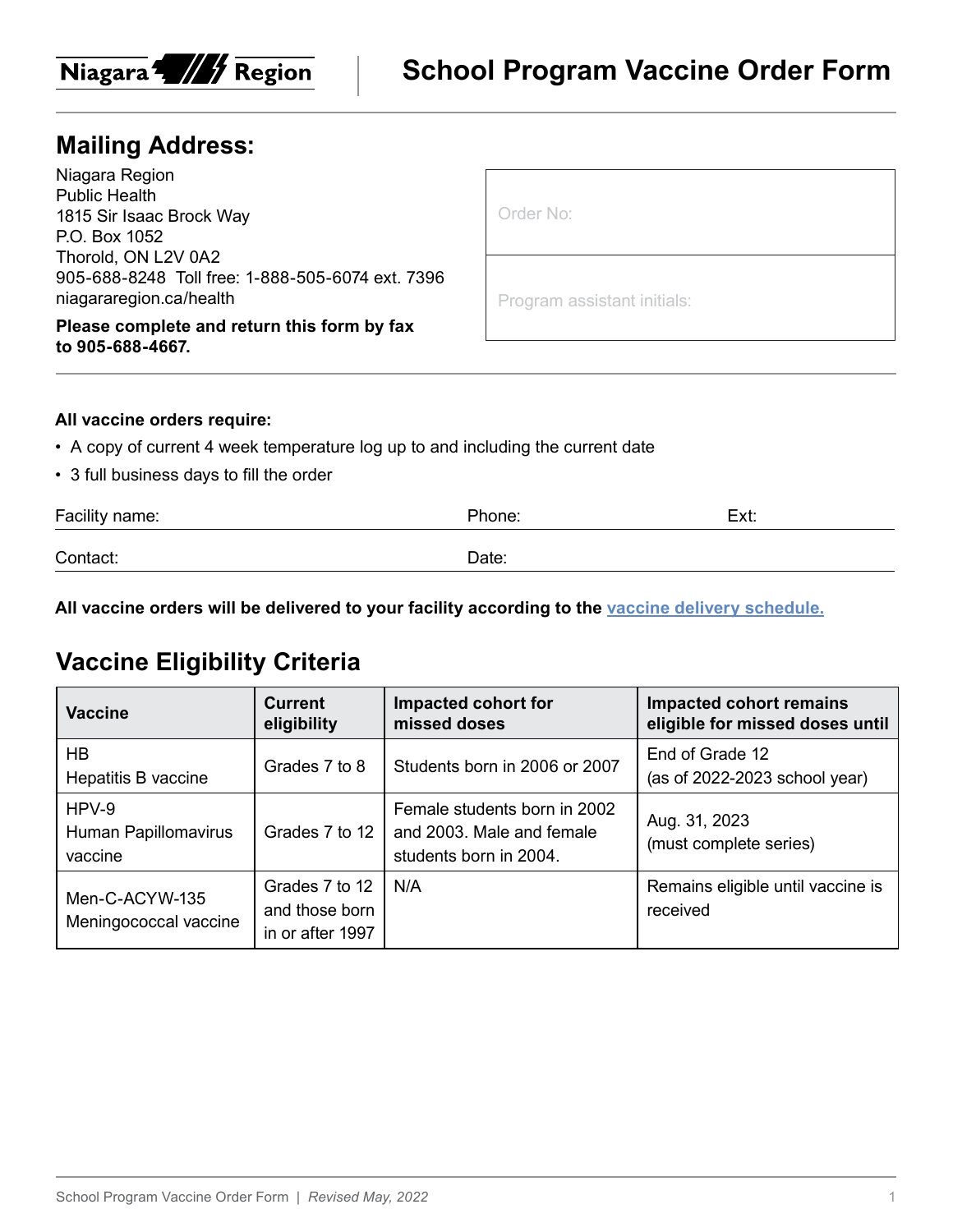# **[Vaccine Information:](https://www.health.gov.on.ca/en/pro/programs/immunization/docs/Publicly_Funded_ImmunizationSchedule.pdf)**

### HB Vaccine

The hepatitis B vaccination series does not need to be restarted. Refer to the following hepatitis B (i.e., Recombivax® or Engerix®) schedules depending on age of your patient at presentation and previous doses received:

|                                                                                                                                  |                          | mL  | <b>Complete Series</b> |                                                          |  |
|----------------------------------------------------------------------------------------------------------------------------------|--------------------------|-----|------------------------|----------------------------------------------------------|--|
| <b>Current Age</b>                                                                                                               | <b>Vaccine</b>           |     | <b>Doses</b>           | <b>Interval</b>                                          |  |
| Routine - no doses received                                                                                                      |                          |     |                        |                                                          |  |
| 11 years of age to under                                                                                                         | Hepatitis B (adult)      | 1.0 | 2 doses                | <b>Dose 1:</b> Date first dose administered              |  |
| 16 years of age                                                                                                                  |                          |     |                        | <b>Dose 2:</b> 4 to 6 months after 1st dose <sup>*</sup> |  |
| 16 years of age to under                                                                                                         | Hepatitis B (paediatric) | 0.5 | 3 doses                | <b>Dose 1:</b> Date first dose administered              |  |
| 19 years of age                                                                                                                  |                          |     |                        | <b>Dose 2: 1 month after 1st dose</b>                    |  |
|                                                                                                                                  |                          |     |                        | <b>Dose 3:</b> 5 months after 2nd dose                   |  |
| Incomplete series – 1 dose (HB 1.0 mL) received 11 years of age to under 16 years of age AND<br>patient is now 16 years or older |                          |     |                        |                                                          |  |
| 16 years of age to under                                                                                                         | Hepatitis B (paediatric) | 0.5 | 2 doses                | <b>Dose 2:</b> 1 month after 1st dose                    |  |
| 19 years of age                                                                                                                  |                          |     |                        | <b>Dose 3:</b> 5 months after 2nd dose                   |  |

\* Depending on vaccine used for first dose, see Table 6 in the [Publicly Funded Schedules for Ontario](https://www.health.gov.on.ca/en/pro/programs/immunization/docs/Publicly_Funded_ImmunizationSchedule.pdf)

### HPV-9 Vaccine

- º Refer to Tables 10 and 11 in the Publicly Funded Immunization Schedules for Ontario
- º Students who have completed an HPV-4 series are considered up-to-date with their HPV immunization and will not be eligible for publicly funded HPV-9 vaccine

#### Meningococcal Vaccine

º Indicated for students in Ontario according to the Immunization of School Pupils Act

### **Enter order below:**

HPV-9 & HB vaccines – max of 10 doses per physician or 50 doses per health team

Meningococcal vaccine – max of 10 doses per physician or 30 doses per health team

| <b>Vaccine</b>                           | <b>Doses on Hand</b> | <b>Doses Requested</b> |
|------------------------------------------|----------------------|------------------------|
| HB                                       |                      |                        |
| HPV-9                                    |                      |                        |
| Men-C-ACYW-135                           |                      |                        |
| Engerix®-B (clients with latex allergy)* |                      |                        |

\*For clients with a latex allergy, indicate a request for Engerix®-B (HB vaccine) in the above table.

**[\\*\\*Visit our website](https://www.niagararegion.ca/health/professionals/vaccine/default.aspx)** to access the updated immunization schedule and stay up-to-date on vaccine related information